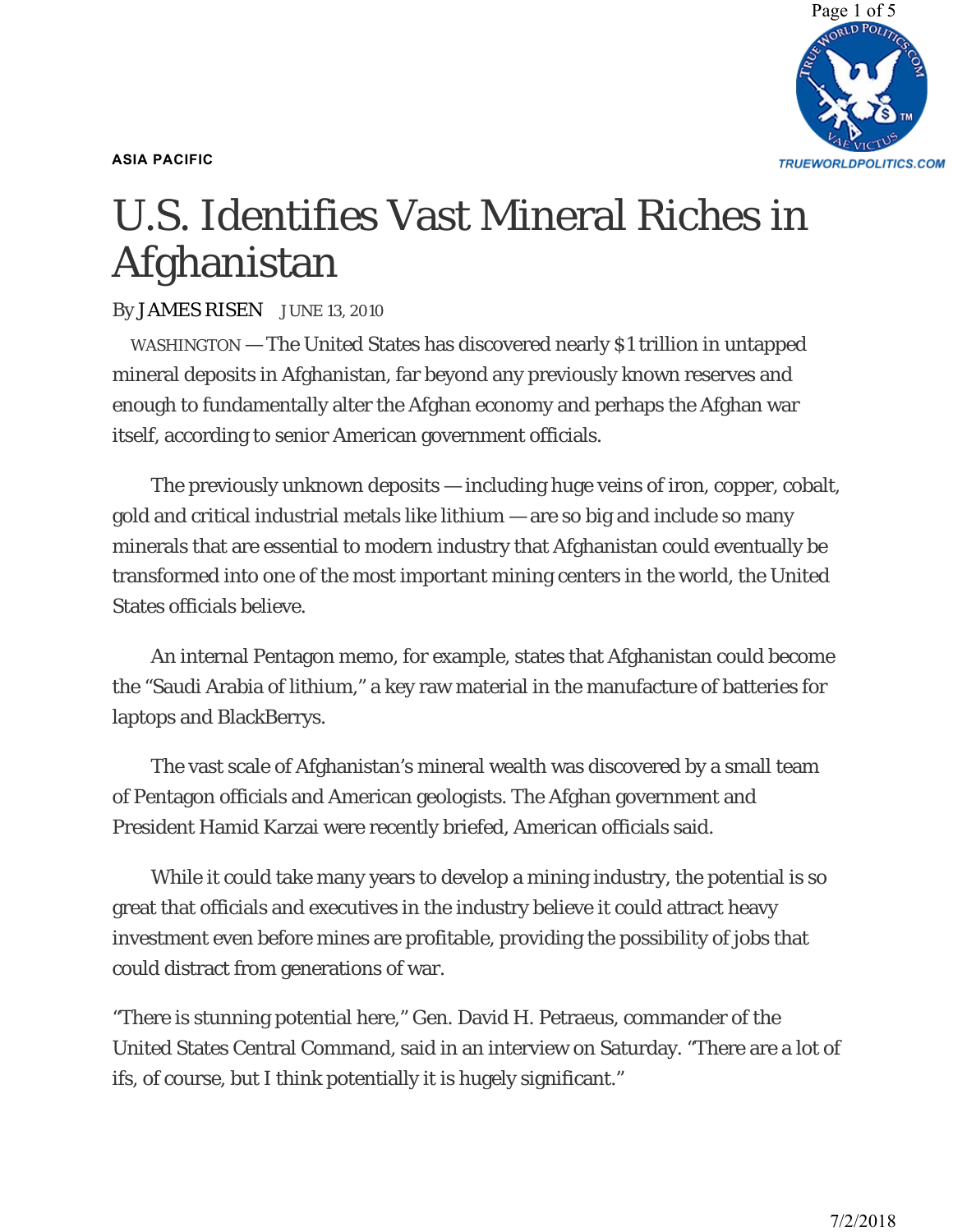The value of the newly discovered mineral deposits dwarfs the size of Afghanistan's existing war-bedraggled economy, which is based largely on opium production and narcotics trafficking as well as aid from the United States and other industrialized countries. Afghanistan's gross domestic product is only about \$12 billion.

"This will become the backbone of the Afghan economy," said Jalil Jumriany, an adviser to the Afghan minister of mines.

American and Afghan officials agreed to discuss the mineral discoveries at a difficult moment in the war in Afghanistan. The American-led offensive in Marja in southern Afghanistan has achieved only limited gains. Meanwhile, charges of corruption and favoritism continue to plague the Karzai government, and Mr. Karzai seems increasingly embittered toward the White House.

So the Obama administration is hungry for some positive news to come out of Afghanistan. Yet the American officials also recognize that the mineral discoveries will almost certainly have a double-edged impact.

Instead of bringing peace, the newfound mineral wealth could lead the Taliban to battle even more fiercely to regain control of the country.

The corruption that is already rampant in the Karzai government could also be amplified by the new wealth, particularly if a handful of well-connected oligarchs, some with personal ties to the president, gain control of the resources. Just last year, Afghanistan's minister of mines was accused by American officials of accepting a \$30 million bribe to award China the rights to develop its copper mine. The minister has since been replaced.

Endless fights could erupt between the central government in Kabul and provincial and tribal leaders in mineral-rich districts. Afghanistan has a national mining law, written with the help of advisers from the World Bank, but it has never faced a serious challenge.

"No one has tested that law; no one knows how it will stand up in a fight between the central government and the provinces," observed Paul A. Brinkley,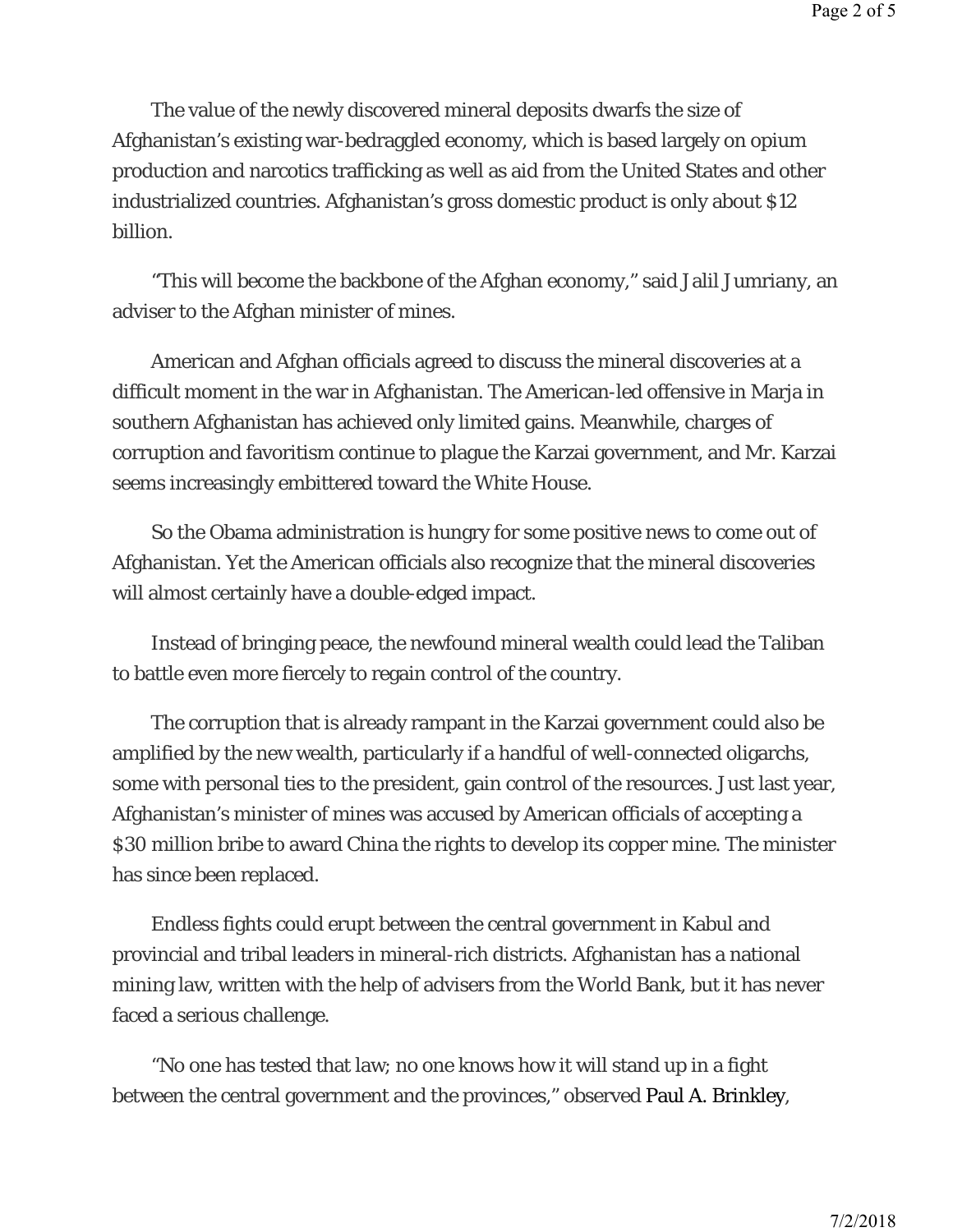deputy undersecretary of defense for business and leader of the Pentagon team that discovered the deposits.

At the same time, American officials fear resource-hungry China will try to dominate the development of Afghanistan's mineral wealth, which could upset the United States, given its heavy investment in the region. After winning the bid for its Aynak copper mine in Logar Province, China clearly wants more, American officials said.

Another complication is that because Afghanistan has never had much heavy industry before, it has little or no history of environmental protection either. "The big question is, can this be developed in a responsible way, in a way that is environmentally and socially responsible?" Mr. Brinkley said. "No one knows how this will work."

With virtually no mining industry or infrastructure in place today, it will take decades for Afghanistan to exploit its mineral wealth fully. "This is a country that has no mining culture," said Jack Medlin, a geologist in the United States Geological Survey's international affairs program. "They've had some small artisanal mines, but now there could be some very, very large mines that will require more than just a gold pan."

The mineral deposits are scattered throughout the country, including in the southern and eastern regions along the border with Pakistan that have had some of the most intense combat in the American-led war against the Taliban insurgency.

The Pentagon task force has already started trying to help the Afghans set up a system to deal with mineral development. International accounting firms that have expertise in mining contracts have been hired to consult with the Afghan Ministry of Mines, and technical data is being prepared to turn over to multinational mining companies and other potential foreign investors. The Pentagon is helping Afghan officials arrange to start seeking bids on mineral rights by next fall, officials said.

"The Ministry of Mines is not ready to handle this," Mr. Brinkley said. "We are trying to help them get ready."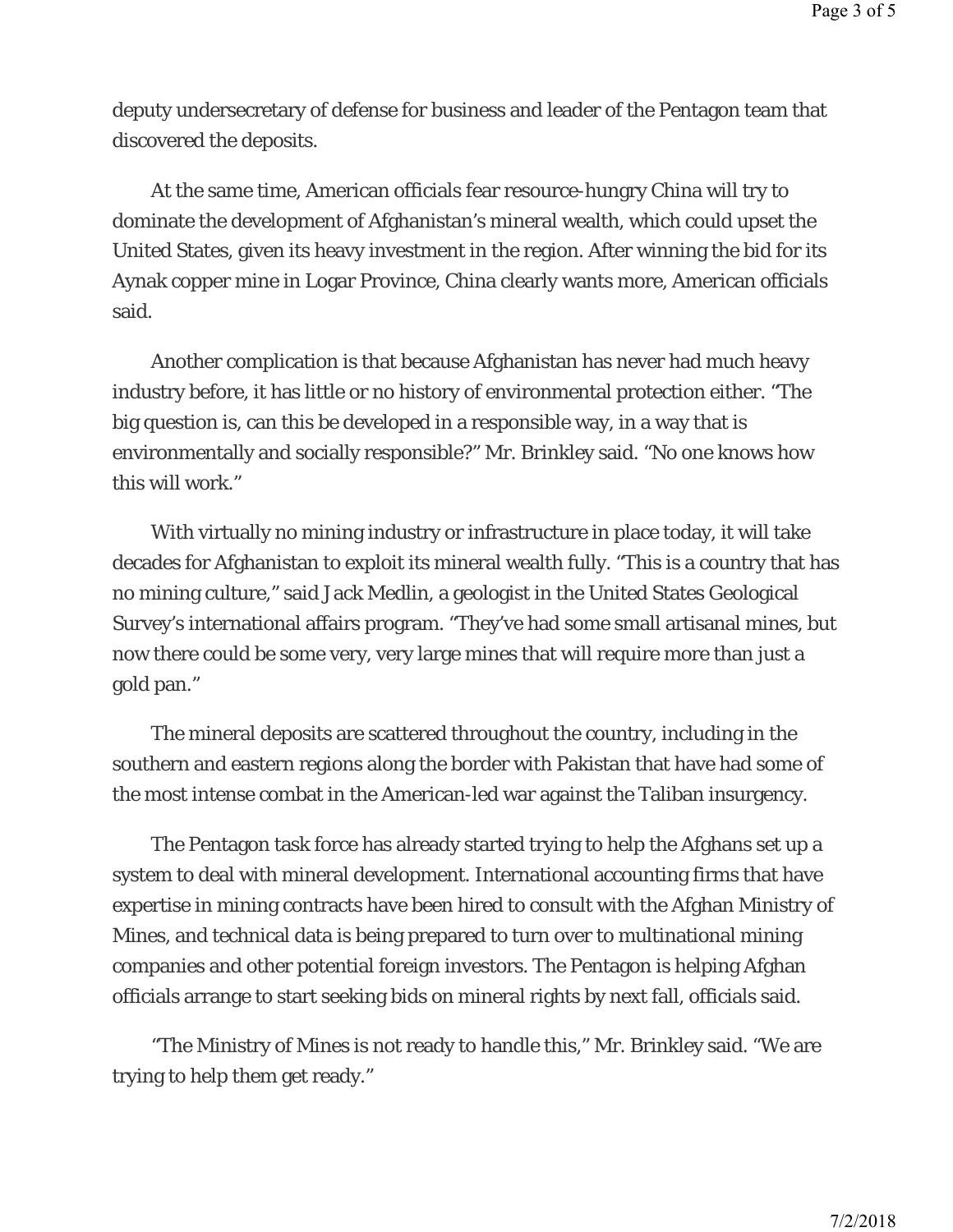Like much of the recent history of the country, the story of the discovery of Afghanistan's mineral wealth is one of missed opportunities and the distractions of war.

In 2004, American geologists, sent to Afghanistan as part of a broader reconstruction effort, stumbled across an intriguing series of old charts and data at the library of the Afghan Geological Survey in Kabul that hinted at major mineral deposits in the country. They soon learned that the data had been collected by Soviet mining experts during the Soviet occupation of Afghanistan in the 1980s, but cast aside when the Soviets withdrew in 1989.

During the chaos of the 1990s, when Afghanistan was mired in civil war and later ruled by the Taliban, a small group of Afghan geologists protected the charts by taking them home, and returned them to the Geological Survey's library only after the American invasion and the ouster of the Taliban in 2001.

"There were maps, but the development did not take place, because you had 30 to 35 years of war," said Ahmad Hujabre, an Afghan engineer who worked for the Ministry of Mines in the 1970s.

Armed with the old Russian charts, the United States Geological Survey began a series of aerial surveys of Afghanistan's mineral resources in 2006, using advanced gravity and magnetic measuring equipment attached to an old Navy Orion P-3 aircraft that flew over about 70 percent of the country.

The data from those flights was so promising that in 2007, the geologists returned for an even more sophisticated study, using an old British bomber equipped with instruments that offered a three-dimensional profile of mineral deposits below the earth's surface. It was the most comprehensive geologic survey of Afghanistan ever conducted.

The handful of American geologists who pored over the new data said the results were astonishing.

But the results gathered dust for two more years, ignored by officials in both the American and Afghan governments. In 2009, a Pentagon task force that had created